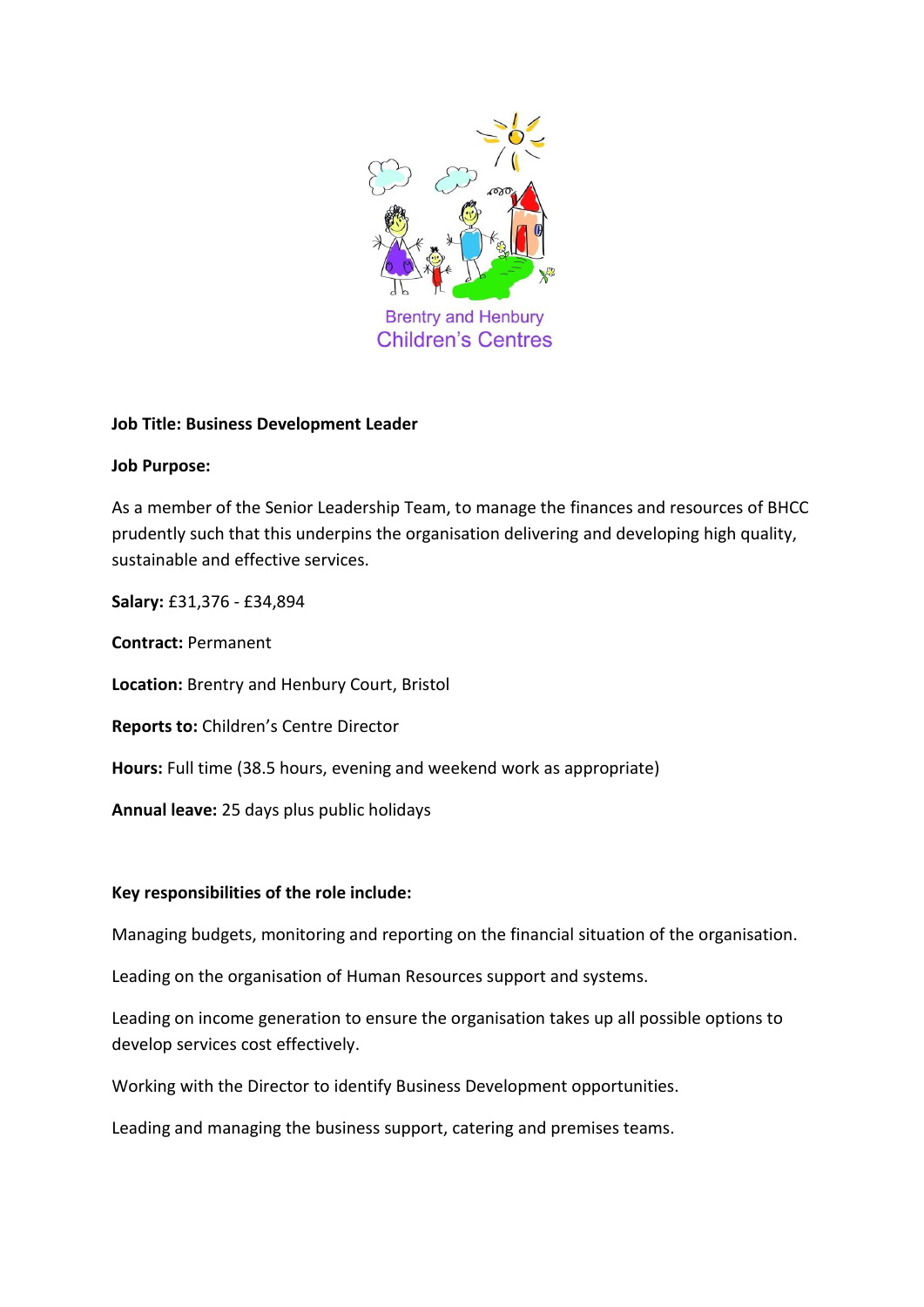Overseeing the production, analysis and accessibility of data for use by internal and external partners

Ensuring buildings and facilities are well maintained and fit for purpose.

### **Duties and responsibilities include, but are not confined to the following:**

### **1. Strategic Leadership and Vision**

Working with the Senior Leadership Team to develop and implement our strategic plan.

Working with the Senior Leadership Team and Trustees to ensure an effective business strategy and operating model are in place.

Identifying areas of development and innovation and working with the Centre Director to manage change.

Communicating BHCC's vision clearly to staff, volunteers, parents and partners

Deputising for the Centre Director when appropriate including representing the Centre at key strategic meetings.

Working with the SLT to provide leadership, management and development to all staff, and to ensure high quality service to young children and their families and partner organisations.

Managing the Administration, Catering and Site maintenance staff effectively to ensure they can fulfil their roles efficiently including providing inductions, supervision, appraisals and performance management and responding to individual training and development needs.

## **2. Building Relationships and partnerships**

Modelling BHCC's values, in both internal, and external relationships.

Identifying and maintaining strategic relationships and partnerships to further BHCC's aims.

Partnership working with colleagues, internally and externally, to research areas for development and improvement of services, growing a community of learners.

Engaging in meetings and forums within Bristol City Council that, inform the business and service development agenda.

To attend and chair meetings with parents and carers, where appropriate.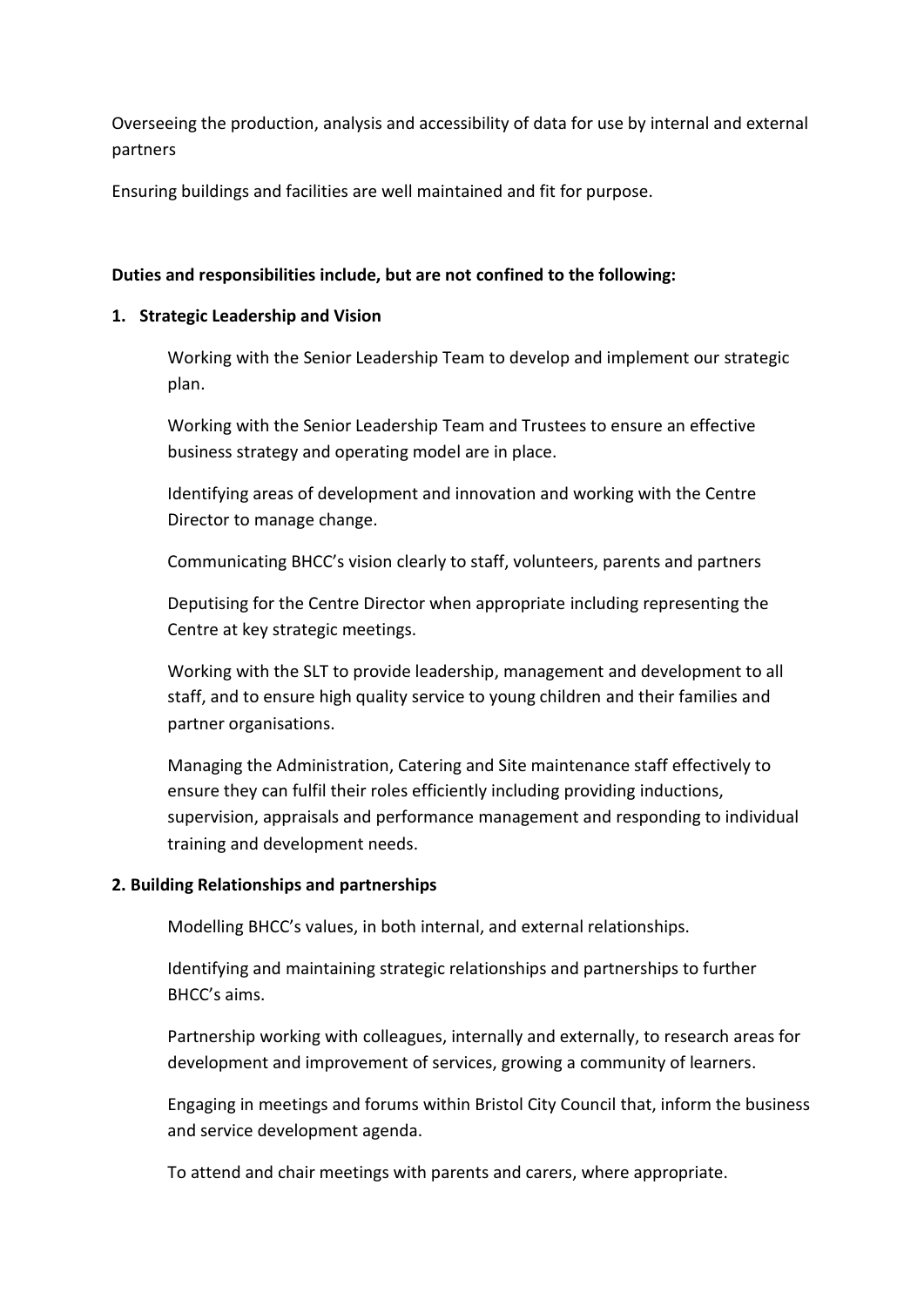#### **3. Budget Management and Income Generation**

Working with the Trustees and Senior Leadership Team, to ensure they have current knowledge and understanding of the budget and external financial factors influencing the sector.

Develop and compile the annual budget, monthly management accounts and forecasts in collaboration with the Centre Director and the Trustees.

Monitor, evaluate and interpret financial performance as compared to budgets and latest forecasts, including providing information and updates to Centre budget holders and Trustees.

Ensure that income and expenditure are properly managed and accounted for in accordance with accounting rules and applicable regulations.

Responsible for monitoring of and ensuring compliance with all financial controls ensuring all risks are mitigated, as far as is possible.

Leading on identifying and generating income, enabling the organisation to further enhance key service provision e.g. applications for grants, capitalising on all income streams , income from building hire, all income due received.

Maintain a focus and lead on ensuring cost-effectiveness obtaining value for money on the purchase of goods and services.

Working with external auditors to ensure correct completion of annual accounts.

Oversight of the responsibilities of the Business Support Team e.g. payroll, arrears management, HR administration, accounts payable, accounts receivable.

In collaboration with the Director managing all Service Level Agreements ensuring the organisation is meeting the requirements and fully accountable.

Completion of all financial reporting to external organisations as required.

### **4.Communicating the BHCC message**

As part of the SLT communicating with other agencies clearly about the aims of the organisation.

Ensuring that all communication and publicity is consistent with the BHCC brand and of high quality.

Oversight of communication, such as BHCC website and other social media, ensuring these reflect the services and values of the organisation.

### **5. Governance and General BHCC activities**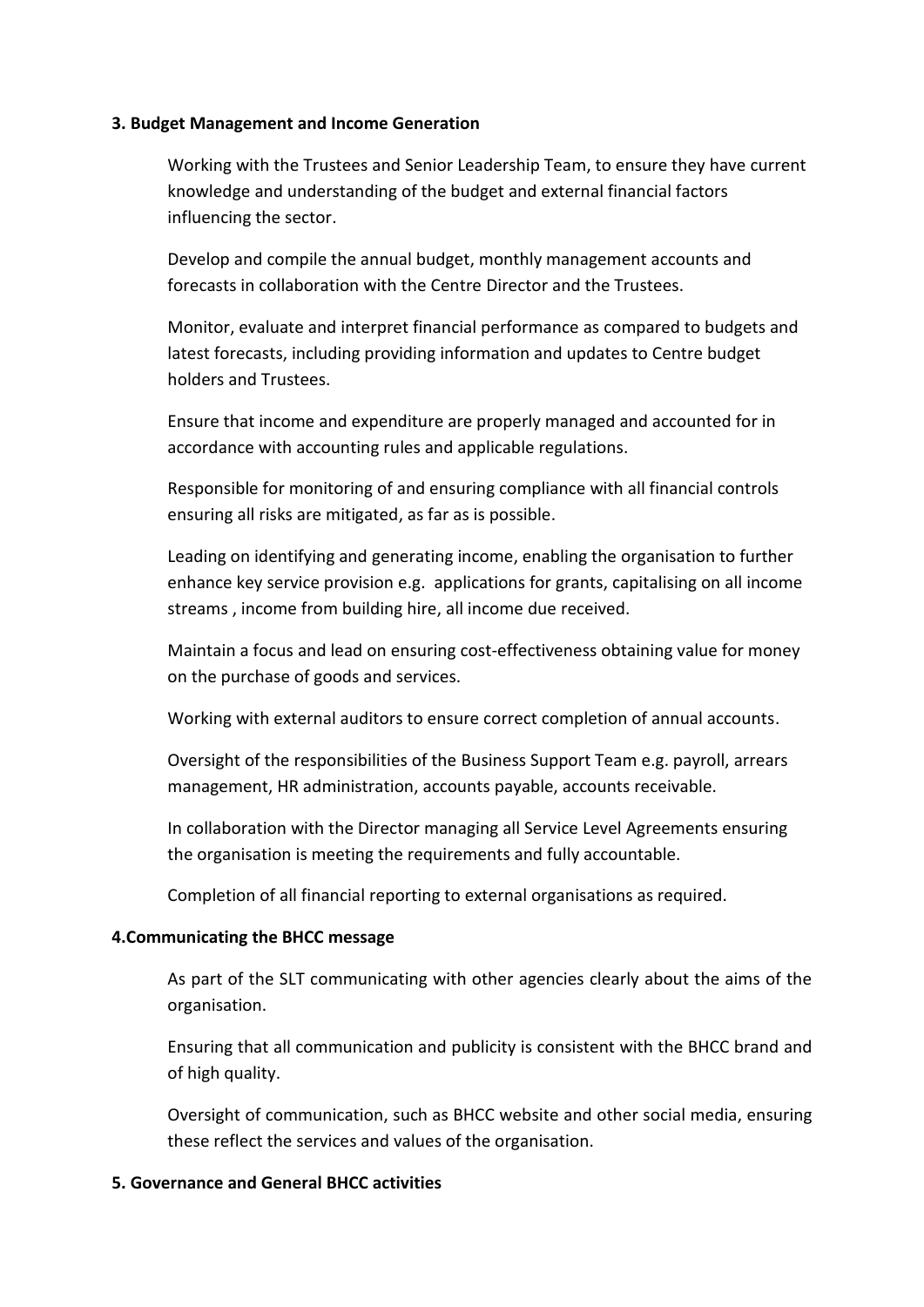Work effectively with the Centre Director and Board of Trustees to ensure they are fully informed of all financial and business matters, including reporting to and attendance at all trustees meetings.

Maintaining, analysing and reporting on data such that there is a clear understanding in the SLT and Trustees of Centre priorities, as validated by outputs and outcomes.

Being responsible for ensuring HR policies and procedures are in place and reviewed regularly, reporting on this to the Director and Trustees.

Ensuring that all policies and procedures related to HR and employment are deployed in managing staff, working with, where appropriate SLT and contracted HR provider.

Delivery of training/consultancy if required to outside agencies, as commissioned by Bristol City Council, and other organisations in order to disseminate good practice.

Leading on all Health and Safety issues working alongside managers to ensure necessary procedures and changes are implemented.

Participating in regular reviews of Centre policies.

Oversight of BHCC buildings and site issues.

Being responsible for ensuring the Requirements of Data Protection legislation are met.

### **6. Monitoring and Evaluation**

Participating with the SLT in the planning of services, analysis of data and intelligence and ensuring Monitoring and Evaluation is an integral part of the work.

Regularly reviewing and analysing data reporting to SLT the wider staff team and the Board of Trustees.

Leading on areas of the SEF and Centre Improvement Plan that are key to the finance, business, and personnel aspects of the organisation.

To undertake additional duties and responsibilities as required, commensurate with the role.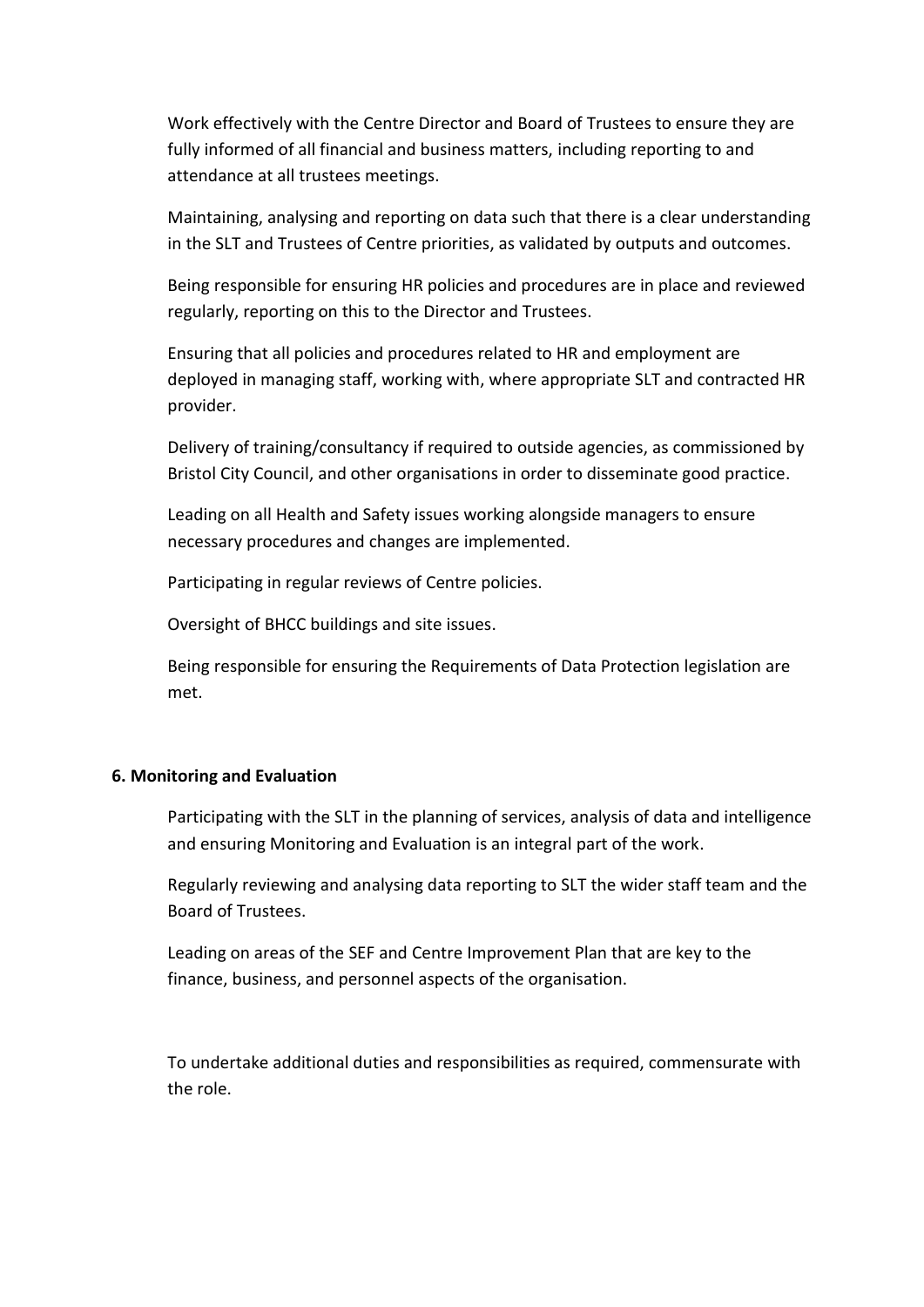## **Individual Specification**.

# **Key attributes**

- Exemplary professional standards, sound business judgement and clear decision making based on thorough analysis and attention to detail.
- Willingness to take responsibility whilst working in a collaborative and diplomatic manner with colleagues, the wider team and partners.
- Excellent communication and presentation skills both orally and in the written word.
- Strong organisational skills teamed with flexibility and a pragmatic approach to problem solving.
- Highly motivated, persistent and innovative in responding to challenges in a constantly changing financial environment.

# **Experience and skills**

# **Essential**

- Experience in production of monthly management accounts and annual budgets.
- Experience in managing a significant budget and use of financial management systems.
- Knowledge of relevant account rules.
- Proven experience in presenting concise clear financial reports and robust business proposals.
- Experience in managing staff including providing supervision, appraisals and performance management.
- Experience in looking at wider opportunities to develop a project or business.
- IT skills including knowledge of and familiarity with IT systems, including office systems and experience in managing IT provision for an organisation including assessing future needs.
- An ability to prioritise work, manage time and ensure targets and deadlines are met.
- Understanding of the importance of data informing service development, skills to analyse and disseminate findings.
- Evidence of a working knowledge of the Data Protection regulations and their application in the work place.
- A commitment to working in partnership with other organisations to develop and improve services and maximise efficient use of resources.
- A working knowledge of Health and Safety legislation.
- An understanding of HR issues and willingness to work with company contracted by BHCC to provide this function.
- A commitment to delivering high quality services for local families to improve outcomes for children.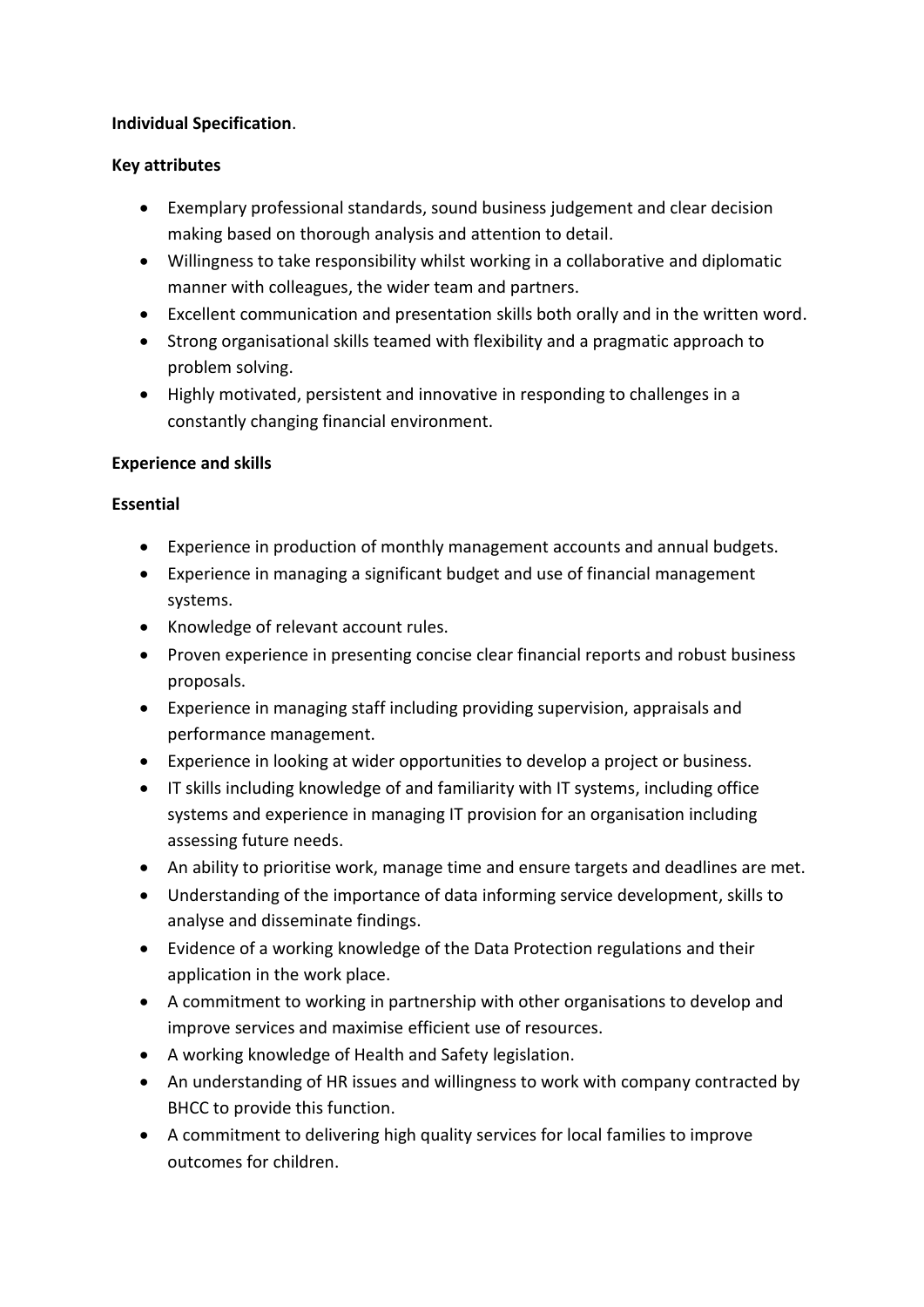## **Desirable**

- Experience of working in the public sector or voluntary organisations.
- Knowledge of government legislation related to Children's Centre Services including Ofsted guidance and requirements.
- Experience in coaching and/or mentoring enabling colleagues to develop their skills and practice.
- Experience of effective procurement and ensuring value for money.
- An understanding of the workings and responsibilities of a board of trustees and voluntary organisation
- Evidence of a commitment to continuing professional development, research and best practice.
- An interest in and commitment to the values of building community cohesion to increase networks of support.
- Experience in delivering training
- Experience working in a consultative role.
- An understanding of, and commitment to, collaborative leadership.

## **Educational requirements**

## **Essential**

• Minimum Degree level or equivalent

## **Desirable**

- Financial or Business qualification
- Evidence of relevant Post Graduate Study
- Evidence of Professional Development

## **Additional requirements**

- To fulfil the duties of this post a current driving licence, access to a vehicle and appropriate insurance is essential.
- This role will cover multiple locations and the need may arise for some travel as part of the role.

## **General**

• So far as is reasonably practicable, the post holder must ensure that safe working practices are adopted by employees, and in premises/work areas for which the post holder is responsible, to maintain a safe working environment for employees and service users. These are defined in BHCC policies.